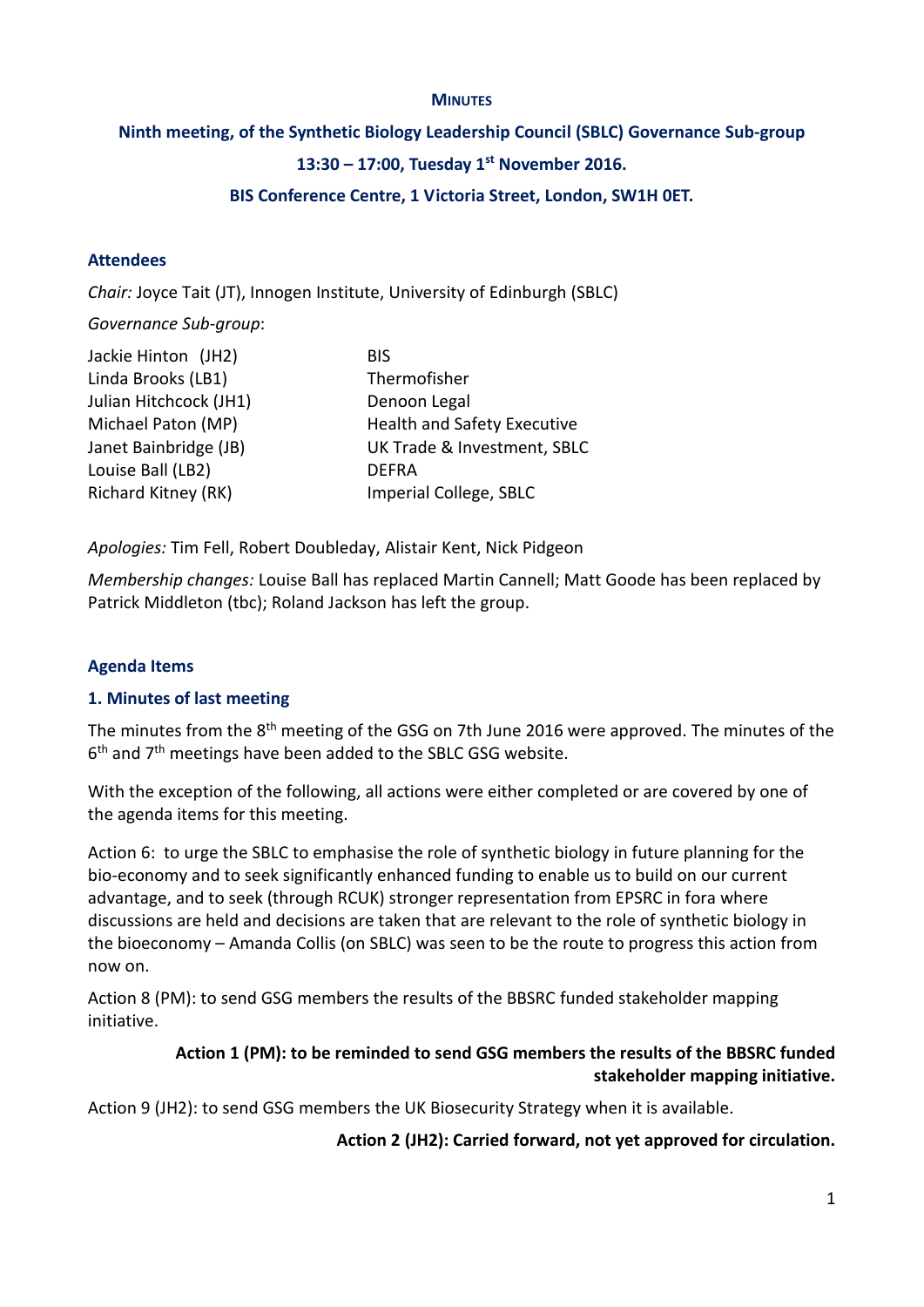Action 11 (GSG): Discussion on public engagement and Responsible Research and Innovation will now be on the agenda for the November open meeting of the SBLC.

### **2. Update on CBD and Nagoya related developments on synthetic biology**

LB2 led on this item. This is an EU competence at the moment and there has been no further movement on this since the Council conclusions already discussed at previous GSG meetings. The EU, in collaboration with its members, is developing position papers on implementation of recent decisions on the CBD, Cartagena and Nagoya Protocols. LB is involved in developing the Cartagena position paper on risk assessment and risk management. These guidances are voluntary but parties feel obliged to sign up to them, even where they might cause them problems, because of concerns about legal challenges. There is support for having guidance on synthetic biology, currently in the form of a systematic process for deciding where you need guidance before launching into the guidance itself.

In discussion, the point was strongly emphasised that gene drives have the potential to influence heavily the ongoing discussions on synthetic biology. It is important to flag up that these issues need to be treated with some degree of separation. Gene drives are a much wider issue, and the involvement of CRISPR-Cas9 in conventional gene editing and also gene drives creates the potential for confusion. There is a need for these techniques to be distinguished clearly for the media and the public and positive references were made to the work of the Nuffield Council and Wellcome. It is particularly important that we enable people to articulate things using the same language, particularly as these things end up as laws.

# **Action 3 (LB2): (i) to send GSG members the CBD guidance on synthetic biology. (ii) There will not be an opportunity to comment on these documents but GSG will be invited to submit views through LB2. (iii) LB2 to circulate the report of the meeting on 18th October.**

# **3. Brexit and Synthetic Biology Governance: a role for SBLC**

LC led on this item. He reported on the development of an industrial strategy for the UK, working towards a Green Paper for the Autumn Statement. This will be a starting point for wider discussion. There is a recognition that 'bio' will play a role in the future economy and that synthetic biology will be an important part of that role, with a common concern about how you get from research to something that has industrial benefit. Synthetic biology discussions on the international stage have tended to focus on the UK being regarded favourably by the US in terms of start-up company capabilities, although the US is clearly No. 1 in the volume, content and depth of resource they have contributed to the area. The Chinese see themselves as a long way behind, but also appreciate that the UK is putting together a package based on science and also social aspects including regulation and responsibility. They are keen to work with the UK.

There is a general question on the extent to which we in the UK are beginning to develop our own views on how best to develop the applications of synthetic biology, including a more effective system which focuses on products, achieving a system that has the appropriate checks and balances but is not over-encumbered by layers of bureaucracy. Moving forward in a post-Brexit world, we are looking to establish a globally recognised regulatory approach that could be seen internationally as a future model. This is about positioning the UK as a global partner of choice.

In discussion it was pointed out that there are two separate but related strands. (i) On the effect of Brexit on commercialisation of technologies, across all sectors, large multinational companies say that there will be ups and downs but the world is bigger than Europe and the impact on business, trade and investment does not so far seem to be as great as was feared. We have a world leadership role along with the US and are working with them - the UK/US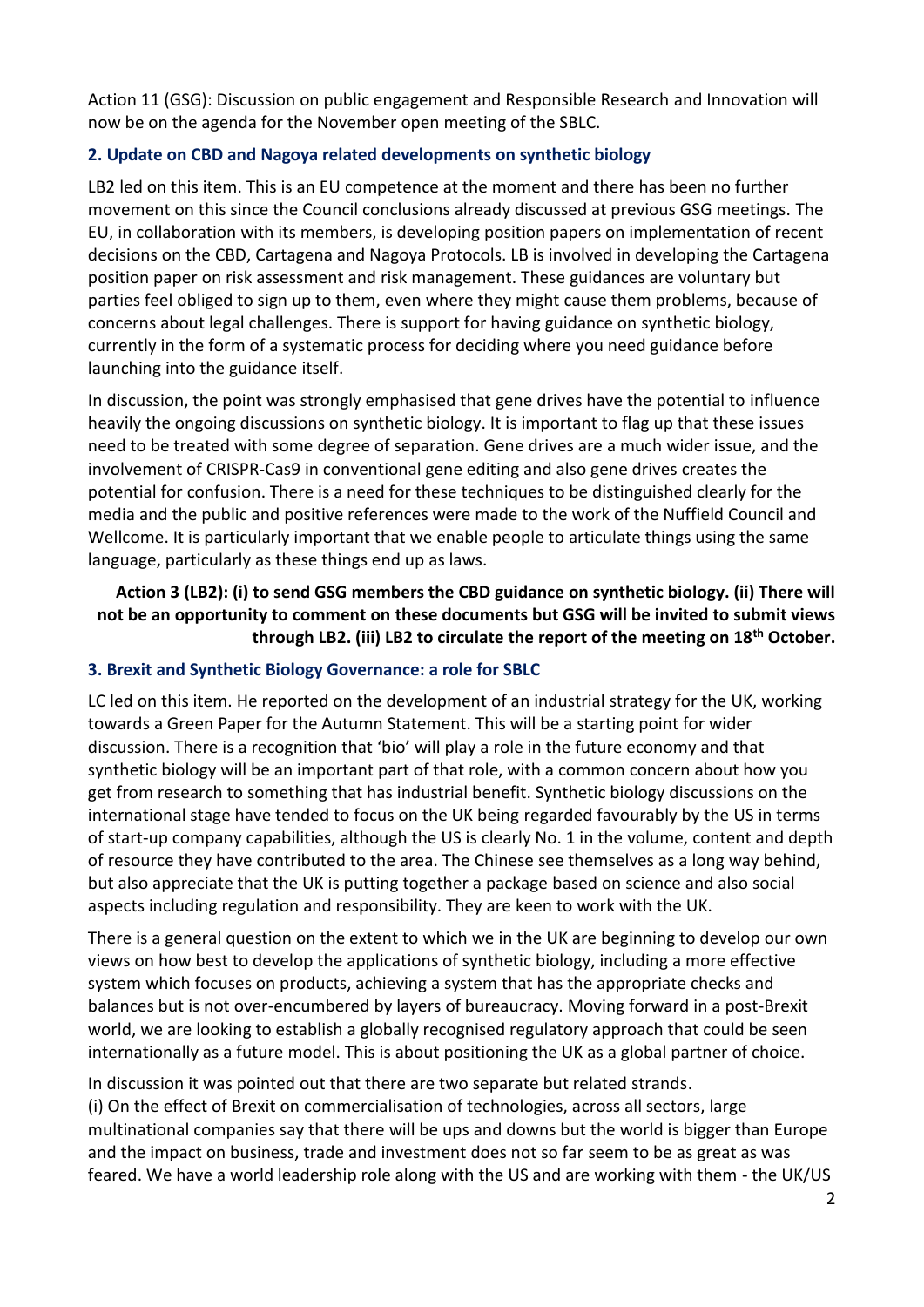synbio community is very powerful. We should look at the sub-sectors where synthetic biology may contribute (pharma, agriculture, food etc.) and compare the value of trade and investment from Europe to the rest of the world.

(ii) There is also a perfect opportunity to look at a combined UK/US regulatory framework, rather than the European one. If we go forward in that way, the regulation is in the same place as the expertise in the industry and the commerce.

Based on experience in recent meetings in the US, the Americans are keen to work with the UK because they see us as being in a good position. Beyond synthetic biology, other areas are biomedicine, and medical devices. Aligning ourselves with the US in a series of different ways makes a lot of sense, e.g. the experience of the arsenic biosensor which is being developed in the US because of EU regulatory constraints.

We have to avoid the impression that we are "trying to wriggle out of the hard stuff", and to be open, engaging and evidence-based. Also, if we are to do this according to a protocol, we will need common standards and we need to move forward with thinking about regulatory frameworks now, rather than waiting till the Brexit negotiations are under way. It will be important to envisage where we would like to be regulatory-wise so that we do not send mixed messages and Brexitrelated discussions can take this into account. This process will be particularly important for small companies working in the synbio area. We actually need a pre-Brexit interim solution because big companies are already looking at pricing structures in the UK and we are going to be treated differently from the rest of Europe from now on.

In an ideal situation, if we can envisage the post-Brexit regulatory approach in various sectors (agri-tech, pharma or bio materials) it will be easier to negotiate; we need to explain why it would be easier, what the regulations would look like, and to describe those thickets of overlapping regulatory hurdles that currently slow things down and that we can envisage simplifying. This should be a consistent approach that we will apply in CBD and other negotiations going forward because it would be our position in the international arena not just in the European forum.

There was agreement that this is the way we should be thinking: start the discussions now, thinking about what the obstacles are currently and start to pull the data together. The challenge with synthetic biology is its diversity and scope - it covers a range of different things and there are overlaps so getting the evidence or collecting the information. This is reflected in costs to businesses. The important thing immediately is to make sure that when the European Communities Act goes, we have a regulatory system that's effective. This does not exclude discussing now on what a future revised regulatory system might look like. We should be speaking to people, getting ideas on what the challenges are, to influence what it might look like in the future, although the actual change will come after we leave the EU.

From a legal perspective, Section 18 of the European Communities Act, 2011, says that any bit of legislation which is part of our law as a result of the European Communities Act can become part of UK law by flicking a switch. In that sense it's easy you just identify it and say it's now UK law, but there is still a need to consider downstream regulation, who is going to be the regulatory body. That's the immediate crash-landing and we can then amend and should be preparing for that. In this context there are opportunities for risk assessment innovation, aligned to the regulation that could be part of a more innovative governance system and this should include business impact assessment.

If synthetic biology is going to become a major industrial field, we've got to make sure that our regulations are in line with the other major trading groups or we will be locked out. Whether we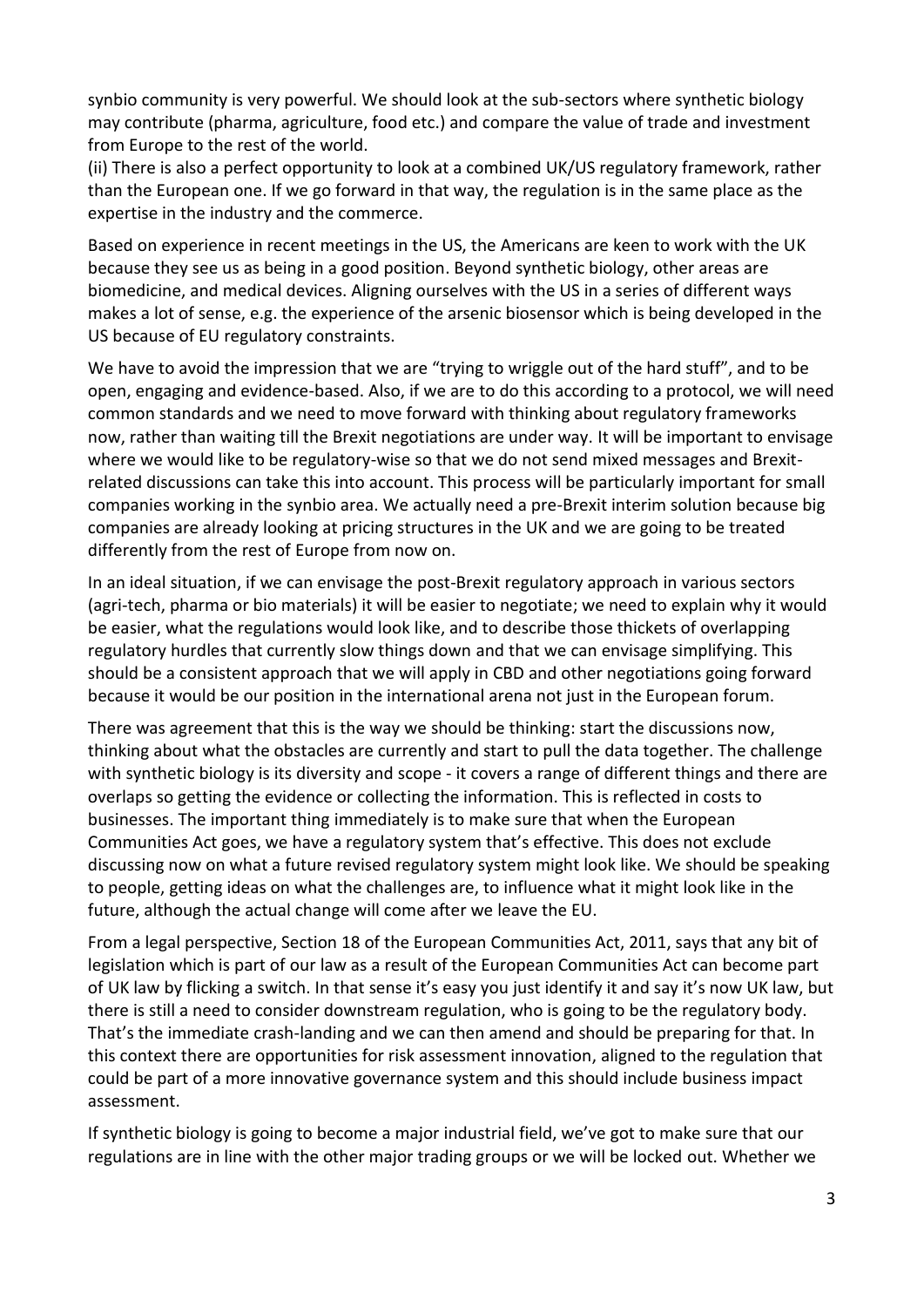get alignment with the EU or the United States, or preferably both, that's what we need to achieve, and the rest of the world are influenced by the US more than the EU. The Minister is saying that things are going to have to change and if synthetic biology is going to become a major industrial field the key question will be alignment with the other major trading groups. The problem with the EU is not really the legislation itself but the lack of will in the EU to make it work.

It's important that the Synthetic Biology Leadership Council establishes a view that can be expressed in this area rather than just saying we ought to do something - there are overlaps which get in the way but putting a finger on what we would do differently will take a bit of work. There's an investment requirement to say, for example, what would happen if we decided to develop a purple tomato using synthetic biology, what would be the blockers, what could one reasonably aspire to be able to do in the UK to facilitate the speed with which things can be approved or decisions made. Making it more attractive to industry by virtue of the efficiency of the processes is a longer term aspiration, considering whether there are aspects of the regulations that could be simplified. If we could bring the cost of meeting the regulatory requirements down to about £100K per product a large number of small companies could begin to develop products based on synthetic biology for niche markets and could create a whole new industry sector.

From a regulator's perspective it would help to have examples of where there are obstacles, based on feedback from the community. These could then be addressed using standards and guidelines.

Considering what we can do within the current government system in a way that actually feeds into government decision making, one option would be to build it into the bioeconomy strategy and from there into the industrial strategy. There will also be a direct route through the twelveweek Green Paper consultation period.

### **Action 4 (All): Use any opportunities to contribute to decision making or give feedback, and inform the GSG (JT) if you do so.**

Synthetic biology could lead to a new approach to anticipating the benefits and risks of new products – there is a need for further research in this area. This (sometimes referred to as 'regulatory science') would fit well with the interdisciplinary agenda of the reorganised research councils and is an important area of future development to flag up to the research councils via the SBLC. It should include consideration of the governance interest and be supported by some case studies (e.g. gene synthesis and transiting of genes in and out of the UK; crops used to manufacture pharmaceutical products, vaccines, orthogonal systems (an area where the UK could lead)).

## **Action 5 (JT): Ask the research councils, through the SBLC, to consider the need to support further research on using synthetic biology tools to devise more efficient approaches to evaluation of the risks and benefits of new innovative technologies.**

On the question of gene drives and potential confusion in the public mind between that and the much less challenging gene editing, this discussion on stakeholder engagement processes will link to the agenda item on the next SBLC meeting which is an open meeting with presentations from representatives of the Synthetic Biology Research Centres, including a discussion of RRI.

# **4. Stakeholder understanding of gene editing, CRISPR-Cas9, and gene drives**

Led by JT and HS, and as discussed also under the above agenda item, a potentially important issue on the horizon is to consider potential stakeholder understandings of CRISPR-Cas9 techniques and to enable understanding of their very different roles, from the point of view of regulation and ensuring safety and hence for public understanding of synthetic biology in general.